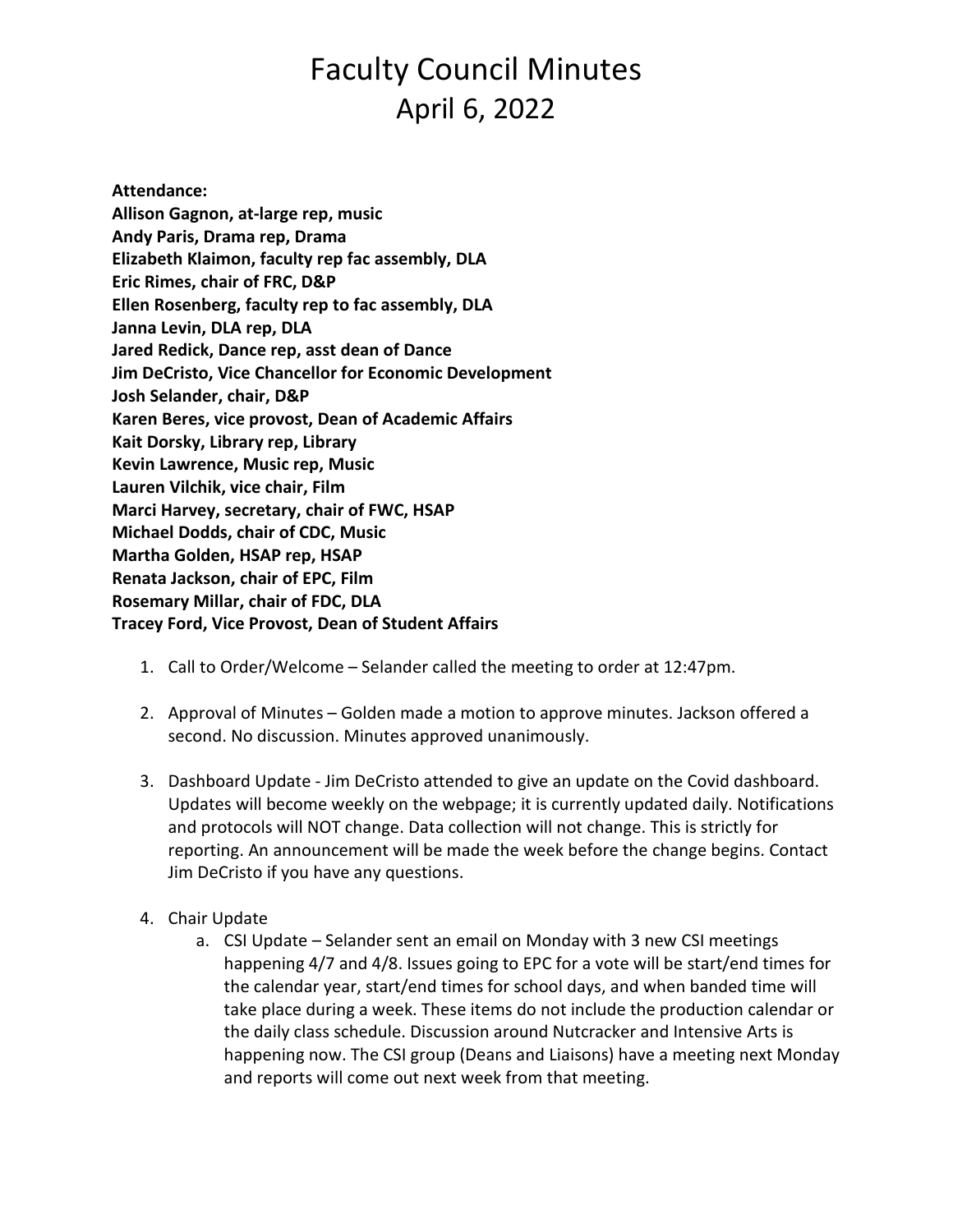- b. Rosters for Committee Selander sent out full rosters of all committees. Schools need to have voting in the next 2 weeks (before 4/27) and updates should be sent to Selander for Faculty Council. If any school needs a Qualtrics survey set up for elections, please contact Josh Selander for assistance. Emails for Faculty Assembly delegates will come out as soon as the nominees accept the nominations. EDIB Committee is still being formed and hopefully they will also hold nominations and elections next week. Provost Sims is planning to use Foundation Funds to hire a Chief Diversity Officer. Selander hopes to get the EDIB governance committee in place before the CDO search begins with an outside firm (that will likely begin end of Summer). EDIB Committee Membership: Three Faculty (Chosen at large), Three Staff, Three Alumni, Three Community Members, Four Students (One student from Student Government, Grad Student Council, High School Student Government, and Artists of Color). If a student organization or advocacy group does not want to participate, additional students from the larger campus community will be asked to serve on the committee. Faculty, staff, alumni, and community representatives shall serve a two-year staggered term and may be reappointed to a second consecutive two-year term. Students shall only serve a one-year term and are eligible for reappointment.
- 5. Kim Pauley Resolution Selander made a motion to read the resolution. Jackson offered a 2<sup>nd</sup>. Resolution approved unanimously. A printed copy will be given to Kim the last week of school during a celebration (like the  $1<sup>st</sup>$  Thursdays that happened pre-Covid) hosted by Faculty Council or during the Celebration of Excellence. Full resolution text is attached at the end of the minutes.

## 6. Committee Updates

a. Faculty Development – Millar reported FDC had 4 applications for reassigned time. Two were awarded to Elizabeth Klaimon and Tim Olsen. An announcement will go to campus from Provost Office soon. Please apply for reassigned time in the future now that there are two positions available. Six grants for faculty development have been submitted. Committee will meet next week to review all applications.

b. Faculty Rank – Rimes reported FRC met last week. Informational meetings for faculty interested in the rank promotion process will continue. Provost Sims attended and shared his plan to provide a raise with rank in the future. Work continues to try and fix salary issues for those who already have rank, but at present, there is no solution. Vilchik added that a request to the Deans to use discretionary funds to provide raises has been made. There are no guidelines for the raises, so raises could be inconsistent between schools. Redick questioned if this would be for a one-time bonus for salaries, or if the money would have to be raised each year for salaries. Selander also asked where this money would come from. NC has a budget now, so the question is does the funding come from discretionary funds or is it that the Deans have discretion to give a raise? All faculty need to ask their dean what their school proposal is. Selander will talk with Provost Sims about where the money is coming from.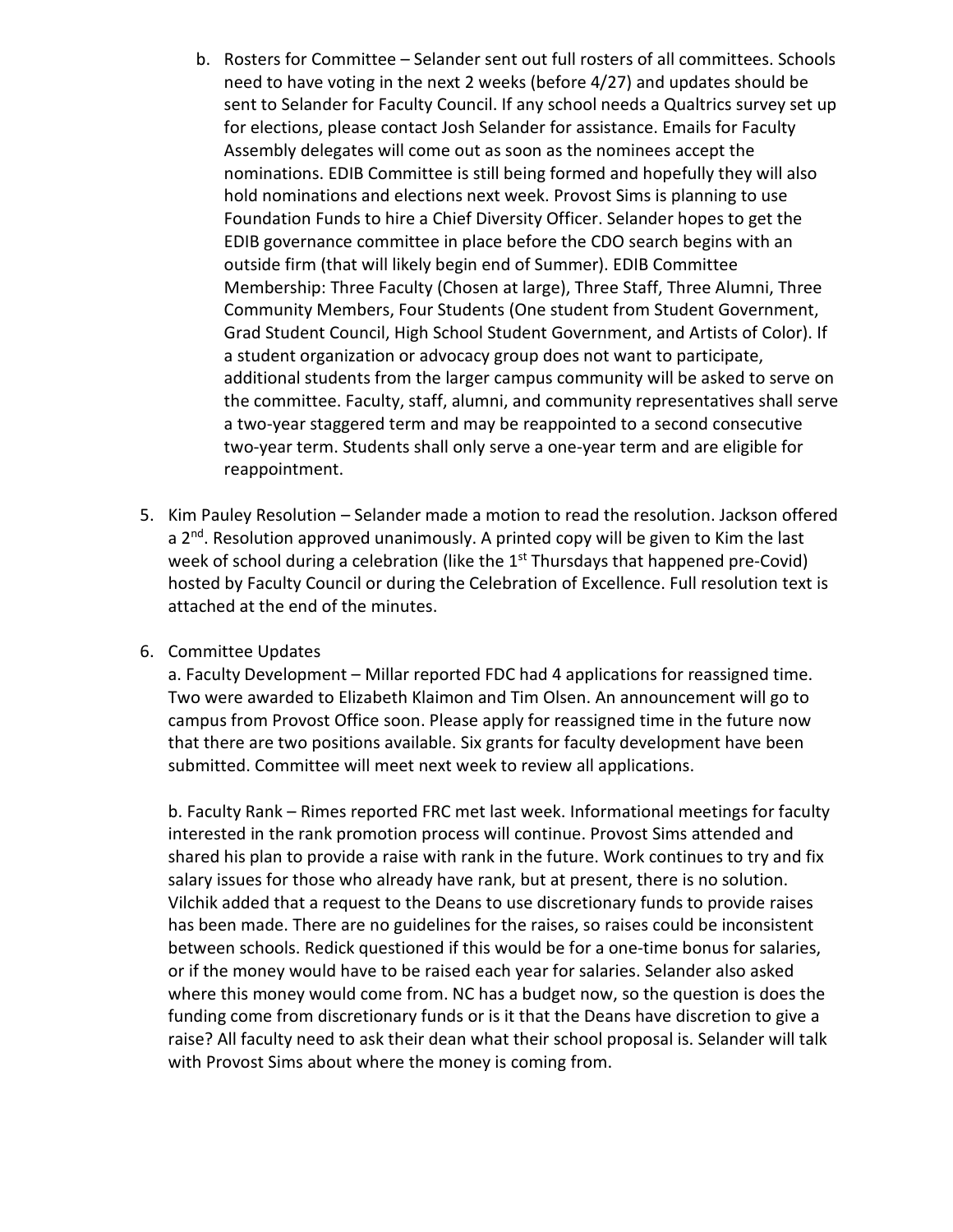c. Faculty Welfare – Harvey shared updated grievance policy edits for Council review. Goal is to make process easier to understand. Plan to post an editable form on website and updated flow chart for faculty to follow. Selander suggested the policy edits be tabled until 4/20 so everyone has an opportunity to read and review before approving. FWC will meet again next week, 4/13.

d. Educational Policies – Jackson shared the finalized updated guidelines for online instruction (attached). As best practice, this document needs to be included in the faculty manual. Jackson suggested it be included in section 9. Selander suggested the motion be tabled so everyone has a chance to read and review before approving and finding the most appropriate place in the manual. EPC meets next Wednesday, 4/13, to hear the CSI proposal from Provost Sims and the proposal will then be taken back to each school for discussion before the EPC vote on 4/27.

e. Campus Development – Dodds reported CDC did not meet due to the DLA Dean search events.

- 7. Faculty Assembly Klaimon reported there are 2 more meetings (4/22 and 4/29) and a lot of business to cover this year. These meetings will be face-to-face. 4/29 will be elections for assembly committees for next year.
- 8. Open Q&A A short discussion about CSI and comparing how schools have been working on this. Responses include:
	- still not enough time in schedule for rest/reflection,
	- faculty have not had time to talk about the templates,
	- concern that templates have not been created or not shared yet,
	- responses from administration addressing faculty concerns have not happened,
	- schools are open to adjusting but we are not able to decide what do eliminate,
	- the plan still does not account for all the hours of work students/faculty put into each day,
	- concern for inter-disciplinary courses developed right now when faculty are already overworked,
	- concern about creating art school calendars around DLA calendar (and vice-versa) for students to get all courses and credits they need to graduate,
	- Student Affairs shares the concerns about wellness and health for faculty and students,
	- schools cannot move forward until more information/templates from other schools is shared.
- 9. Adjourn Selander adjourned the meeting at 2:15 pm.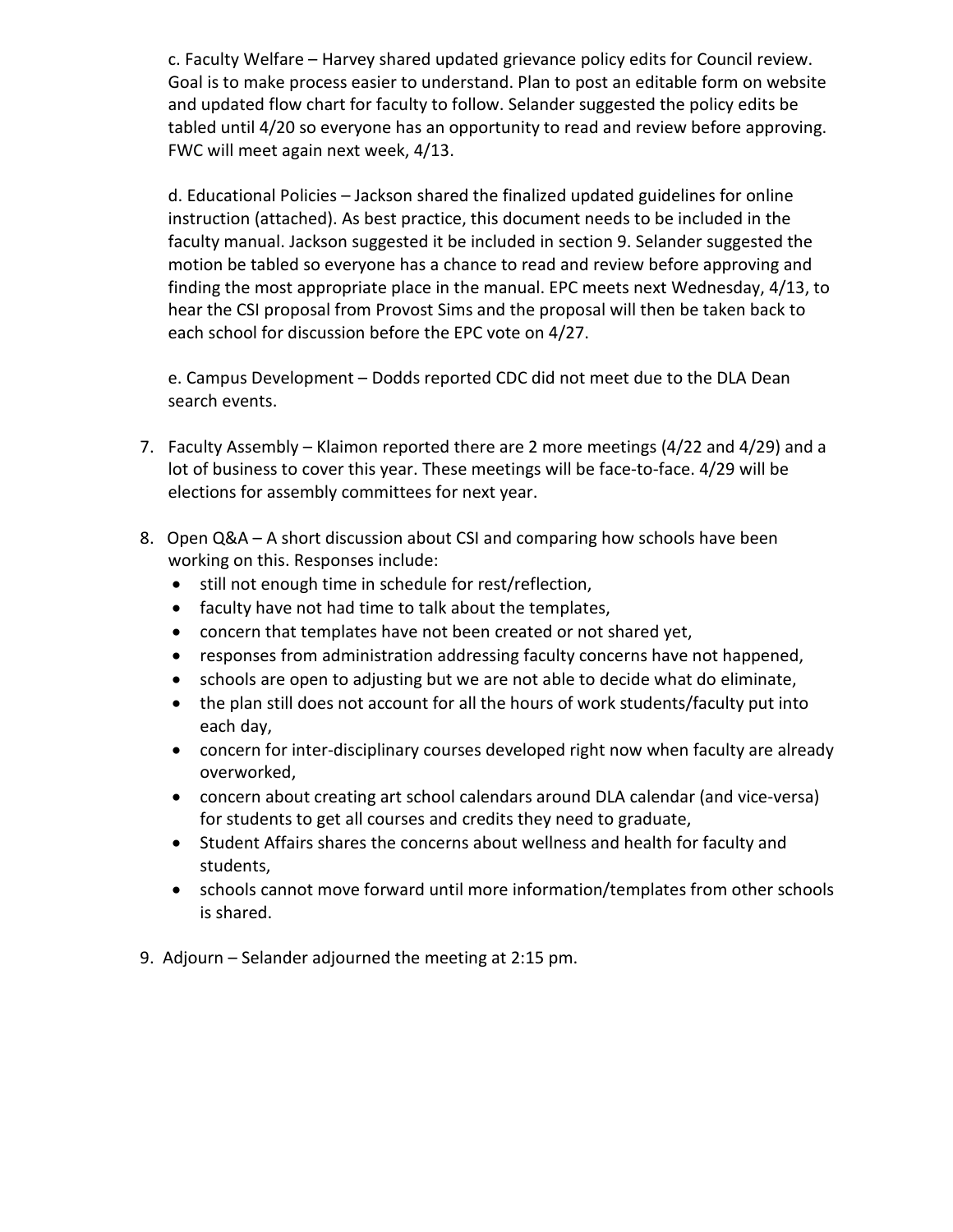## **RESOLUTION STATEMENT FOR KIM PAULEY April 6, 2022**

## **UNCSA Faculty Council Resolution**

# **In Gratitude and Appreciation for Kimberly Pauley**

WHEREAS, Ms. Kimberly Pauley served the University of North Carolina School of the Arts for 23 years, first as Executive Assistant to the Vice Chancellor of Finance and Administration from 1999-2000; then, as University Administrative Manager in the School of Filmmaking from 2000- 2008; and since then as Director of the Office of Faculty Affairs from 2000 until February 18, 2022.

WHEREAS, Throughout that time, the university has experienced the typical, yet necessarily unsettling forces of transition in human and physical resources, and decades of transitions in policy at both institutional and system level; and

WHEREAS, Accommodating these challenges required exceptional labor, intelligence, flexibility and dedication

WHEREAS, she faced these transitions and challenges with exceptional skills and intelligence, commitment to continual professional development, and application of sophisticated understanding of and attention to individual needs and institutional policies

WHEREAS, she addressed all that came across her desk with patience, a cooperative spirit, and vigilant attention to faculty needs; and

WHEREAS, She consistently and capaciously served every member of the faculty, sharing generously with them from her deep wells of wisdom and hope; and

WHEREAS, She has, through her high administrative, organizational, and communication skills, created management systems that have seamlessly supported changes in faculty culture and processes, these and other extraordinary efforts on behalf of the faculty, made a substantial and lasting contribution to the betterment of the faculty and the university

therefore, be it RESOLVED, That the Faculty Council does hereby commend Director of Faculty Affairs Ms. Kimberly Pauley for her tireless dedication and service to the faculty, the university, and the entire university community.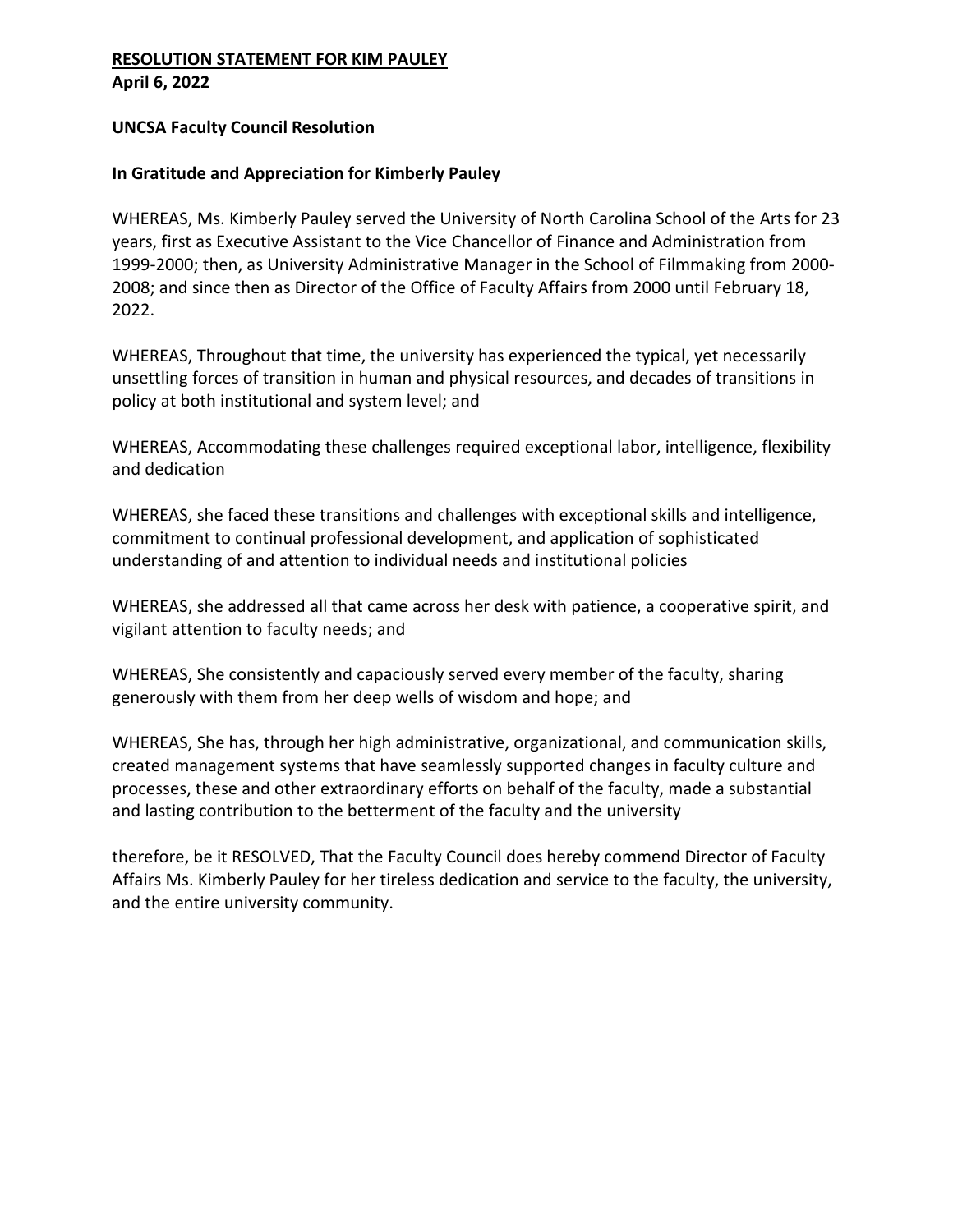# **UNIVERSITY OF NORTH CAROLINA SCHOOL OF THE ARTS**

## **Guidelines for Online Instruction**

**[[[**EPC suggestion to Faculty Council: add these guidelines to **UNCSA Faculty Manual Section 9. Instructional Faculty Guidelines and Responsibilities]]]**

#### **I. Purpose**

These guidelines ensure that (1) the academic standards of online courses are consistent with the standards for classroom-based courses and (2) that delivery of online courses is consistent with the educational mission of the University.

## **II. Scope**

These guidelines apply to all faculty, staff, and students.

## **III. Definitions**

#### **A. Distance Education**

Distance education is a formal educational process in which the majority of the instruction (interaction between students and instructors and among students) in a course occurs when students and instructors are not in the same location. A distance education course may use the internet, one-way and two-way transmissions through open broadcast, closed circuit, cable, microwave, broadband lines, fiber optics, satellite, wireless communications devices, or audiovisual conferencing if used as part of the distance learning course or program. Instruction may be synchronous or asynchronous.

Synchronous online classes are those that require students and instructors to be online at the same time. Lectures, discussions, and presentations occur at a specific hour. All students must be online at that specific hour in order to participate.

Asynchronous classes are just the opposite. Instructors provide materials, lectures, tests, and assignments that can be accessed at any time. Students may be given a timeframe during which they need to connect at least once or twice. But overall, students are free to contribute whenever they choose. (For further information on the distinction between synchronous and asynchronous learning, refer to this [link.](https://www.elearners.com/education-resources/degrees-and-programs/synchronous-vs-asynchronous-classes/#ixzz2v7TMajl4))

#### **B. Classroom-based Course**

A course in which the instruction is face-to-face, and is most likely to be scheduled in a specific location and at a specific time.

## **C. Hybrid Course**

A course in which approximately half of the instruction is face-to-face and half is delivered in a distance education format. Students are generally expected to meet at a campus location at specified times during the course.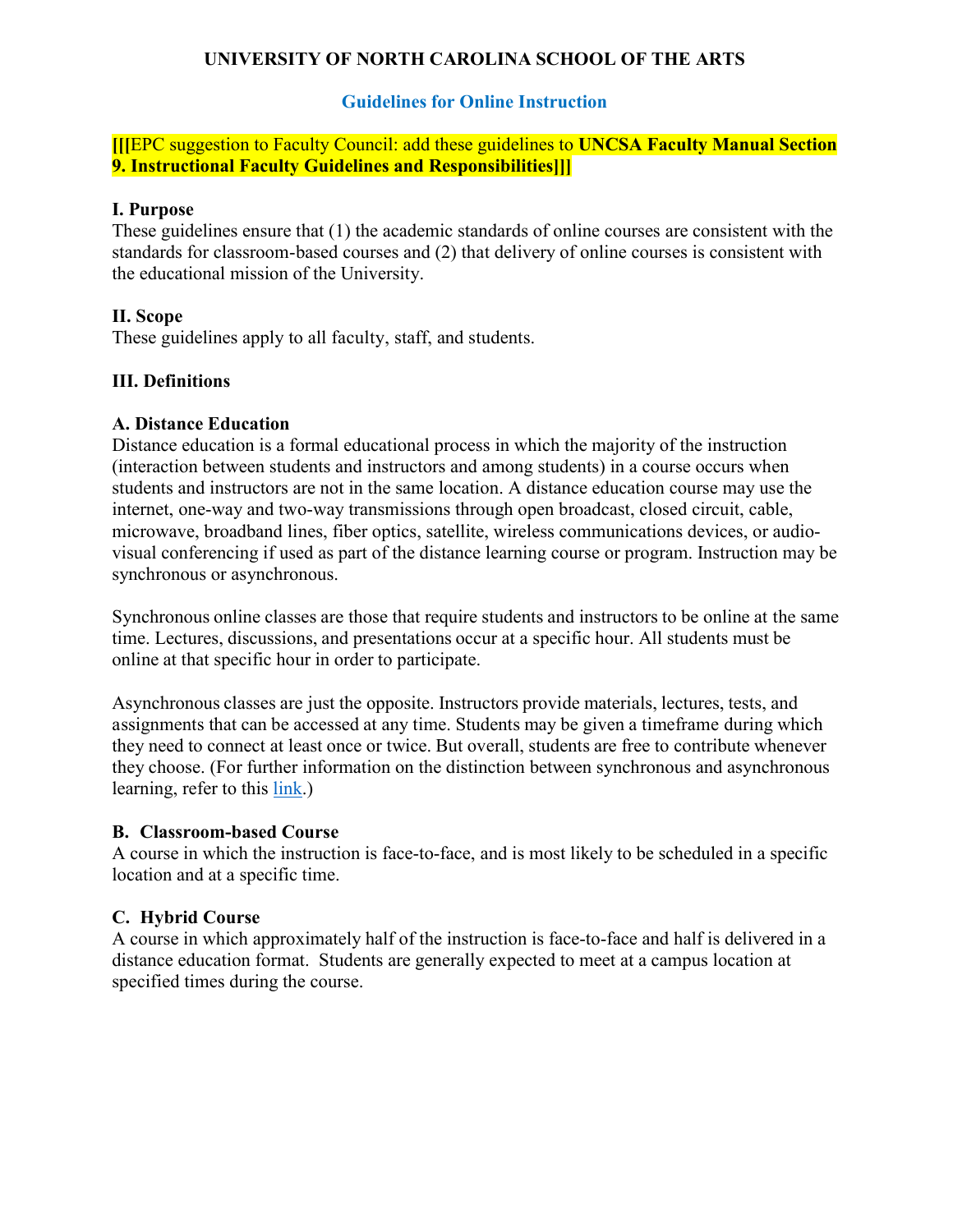# **D. Online Instruction**

Online instruction is a formal, internet-based or internet-supported educational process in which all regular instruction and substantive interaction occurs between instructor and learner in an online environment. Online instruction may be synchronous or asynchronous.

# **IV. Guidelines**

# **A. Student Support and Information**

- 1. The Schedule of Classes shall clearly identify online courses as such through the use of instructional method codes. Students shall be able to use the advanced search feature in E-Z Arts to quickly identify which courses will be offered online prior to registration.
- 2. Online instruction courses must provide an opportunity for regular and substantive interaction between students and the faculty member responsible for the course, so that students can receive prompt responses to their questions.
- 3. Criteria for student success in online instruction courses must be as rigorous and comprehensive as those used in classroom-based courses; faculty will articulate all course expectations (course content, student learning outcomes, assignments, exams, criteria for assessment, etc.) on the course syllabus.
- 4. Students enrolled in online courses are subject to the same University policies and procedures applicable to students attending classroom-based courses as covered in the Academic Integrity Policy. In addition, appropriate online behavior ("Netiquette") must be clearly communicated to students.
- 5. Each student enrolled in an online instruction course must be informed of available instructional and other support services, such as student accessibility resources, library resources, and student accommodations.

# **B. Faculty Support Rights and Responsibilities**

1. Faculty will have the same control and ownership of the substantive and intellectual content of their online instruction course-related materials that they have with respect to classroombased courses, at the time of production, at any time during their use, and thereafter. Faculty teaching online courses are expected to abide by all applicable or relevant copyright laws, which differ from the copyright laws that apply to face-to-face teaching. (See Intellectual [Property Policy #115.](https://www.uncsa.edu/mysa/policy-manual/100-administration-and-operations/115-intellectual-property.aspx)) Faculty teaching online courses will be evaluated in the same manner as classroom-based courses.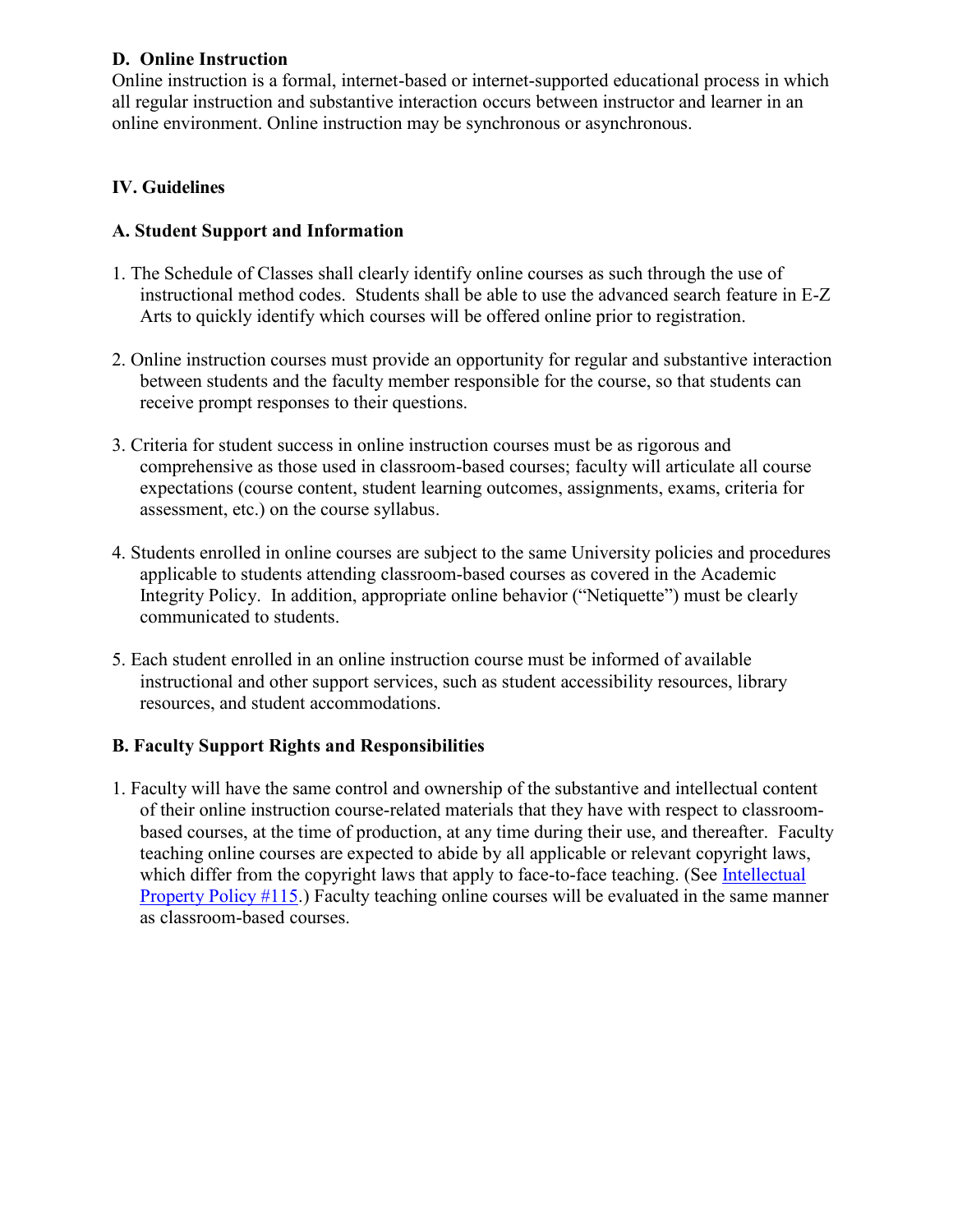# **B. Faculty Support Rights and Responsibilities**, cont.

- 2. In courses where classes are offered both online and in classroom settings, the online section(s) must meet the same course objectives as those covered in the classroom-based sections.
- 3. Faculty should work closely with the appropriate Library and Student Life staff to ensure students have adequate access to resources and any training needed for students engaged in distance education.
- 4. A faculty member engaging in online instruction must indicate the following course information to registered students:
	- a. On-campus meeting requirements or any synchronous activity requirements;
	- b. How participation in online activities will be assessed and graded (e.g., participation in chat sessions, frequency of web access, postings, etc.);
	- c. Whether (and how) the faculty member will track student online activities, for example, by maintaining a copy/log of online discussions and chat sessions, etc.;
	- d. All deadlines (due-dates and times) for postings, homework assignments, blogs, chats, etc.;
	- e. Office/contact hours, how often the faculty member will be online, and alternate communication options;
	- f. Safeguards as to how student work will be authenticated;
	- g. Explanation of appropriate online behavior ("Netiquette");
	- h. Technical competencies expected or required of the students;
	- i. Minimum computer hardware and system specifications, software requirements, and course website access requirements;
	- j. Whom to contact in case of technical problems; and
	- k. Alternative procedures for submitting work in the event of technical problems.